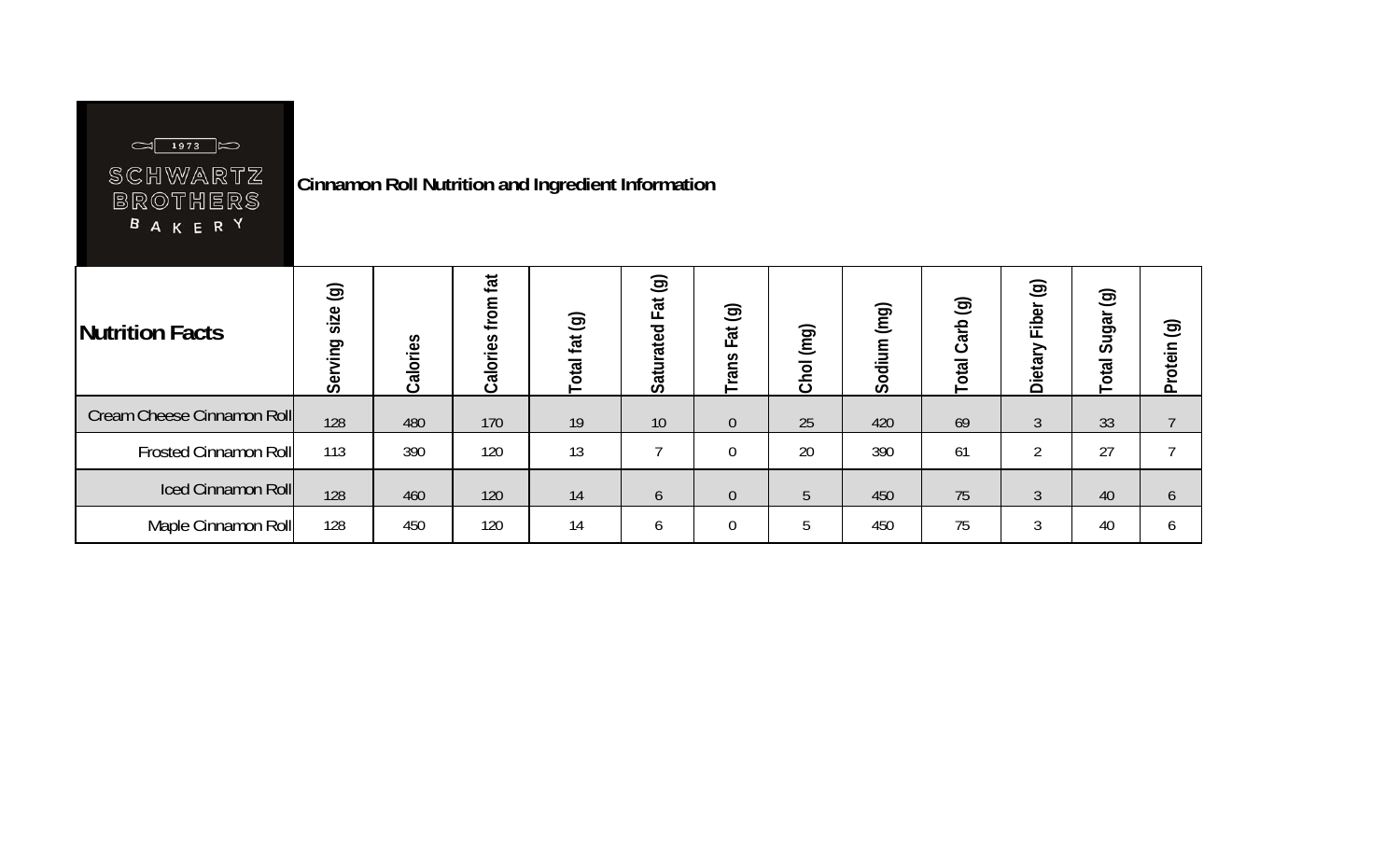## **Ingredients**

|           | Enriched Unbleached Wheat Flour (Wheat Flour, Ascorbic Acid [Conditioner], Niacin, Reduced Iron, Thiamin Mononitrate, Riboflavin, Folic Acid), Water,<br>Powdered Sugar (Sugar, Cornstarch), Sweet Roll Base (Dextrose, Sugar, Wheat Flour, Salt, Nonfat Milk, Soybean Oil, Mono And Diglycerides, Dried Whey,<br>Cream Cheese Cinnamon Roll Leavening [Sodium Acid Pyrophosphate, Sodium Bicarbonate], Sodium Stearoyle Lactylate, Calcium Propionate, Xanthan Gum, Enzymes), Margarine (Palm<br>Oil, Water, Soybean Oil, Salt, Whey [Milk], Mono And Diglycerides, Soybean Lecithin, Natural Flavor. Colored With Beta Carotene, Vitamin A Palmitate<br>Added), Cream Cheese (Pasteurized Milk And Cream, Cheese Culture, Salt, Stabilizers [Carob Bean And/Or Xanthan And/Or Guar Gum]), Butter (From Milk),<br>Brown Sugar, Cinnamon, Canola Oil, Yeast, Dough Conditioner (Wheat Flour, Mono & Diglycerides, Guar Gum, Corn Syrup Solids, Soybean Oil, Enzyme),<br>Vanilla Extract (Water, Ethyl Alcohol, Vanilla Beans Extractives).                                                   |  |  |  |  |
|-----------|----------------------------------------------------------------------------------------------------------------------------------------------------------------------------------------------------------------------------------------------------------------------------------------------------------------------------------------------------------------------------------------------------------------------------------------------------------------------------------------------------------------------------------------------------------------------------------------------------------------------------------------------------------------------------------------------------------------------------------------------------------------------------------------------------------------------------------------------------------------------------------------------------------------------------------------------------------------------------------------------------------------------------------------------------------------------------------------------|--|--|--|--|
| Allergens | May Contain<br>Contains<br>Egg, Milk,<br>Peanut, Soy,<br>Wheat.<br>Tree Nuts.                                                                                                                                                                                                                                                                                                                                                                                                                                                                                                                                                                                                                                                                                                                                                                                                                                                                                                                                                                                                                |  |  |  |  |
|           | Enriched Unbleached Flour (Wheat Flour, Ascorbic Acid [Dough Conditioner], Niacin, Reduced Iron, Thiamin Mononitrate, Riboflavin, Folic Acid), Water,<br>Powdered Sugar (Sugar, Cornstarch), Sweet Roll Base (Dextrose, Sugar, Wheat Flour, Salt, Nonfat Milk, Soybean Oil, Mono Diglycerides, Dried Whey,<br>Frosted Cinnamon Roll Leavening [Sodium Acid Pyrophosphate, Sodium Bicarbonate], Sodium Stearoyle Lactylate, Calcium Propionate, Xanthan Gum, Enzymes), Cream Cheese<br>(Pasteurized Milk And Cream, Cheese Culture, Salt, Stabilizers [Carob Bean And/Or Xanthan And/Or Guar Gum]), Butter (Milk), Margarine (Palm Oil, Water,<br>Soybean Oil, Salt, Whey [Milk], Mono Diglycerides, Soy Lecithin, Natural Flavor, Beta Carotene [Color], Vitamin A Palmitate Added), Brown Sugar, Cinnamon,<br>Yeast (Yeast, Sorbitan Monostearate, Ascorbic Acid), Canola Oil, Dough Conditioner (Wheat Flour, Mono Diglycerides, Corn Syrup Solids, Guar And/Or<br>Cellulose Gum, Soybean Oil, Enzymes, Ascorbic Acid), Vanilla Extract (Water, Ethyl Alcohol, Vanilla Beans Extractives). |  |  |  |  |
| Allergens | May Contain<br>Contains<br>Peanut, Soy,<br>Egg, Milk,<br>Wheat.<br>Tree Nuts.                                                                                                                                                                                                                                                                                                                                                                                                                                                                                                                                                                                                                                                                                                                                                                                                                                                                                                                                                                                                                |  |  |  |  |